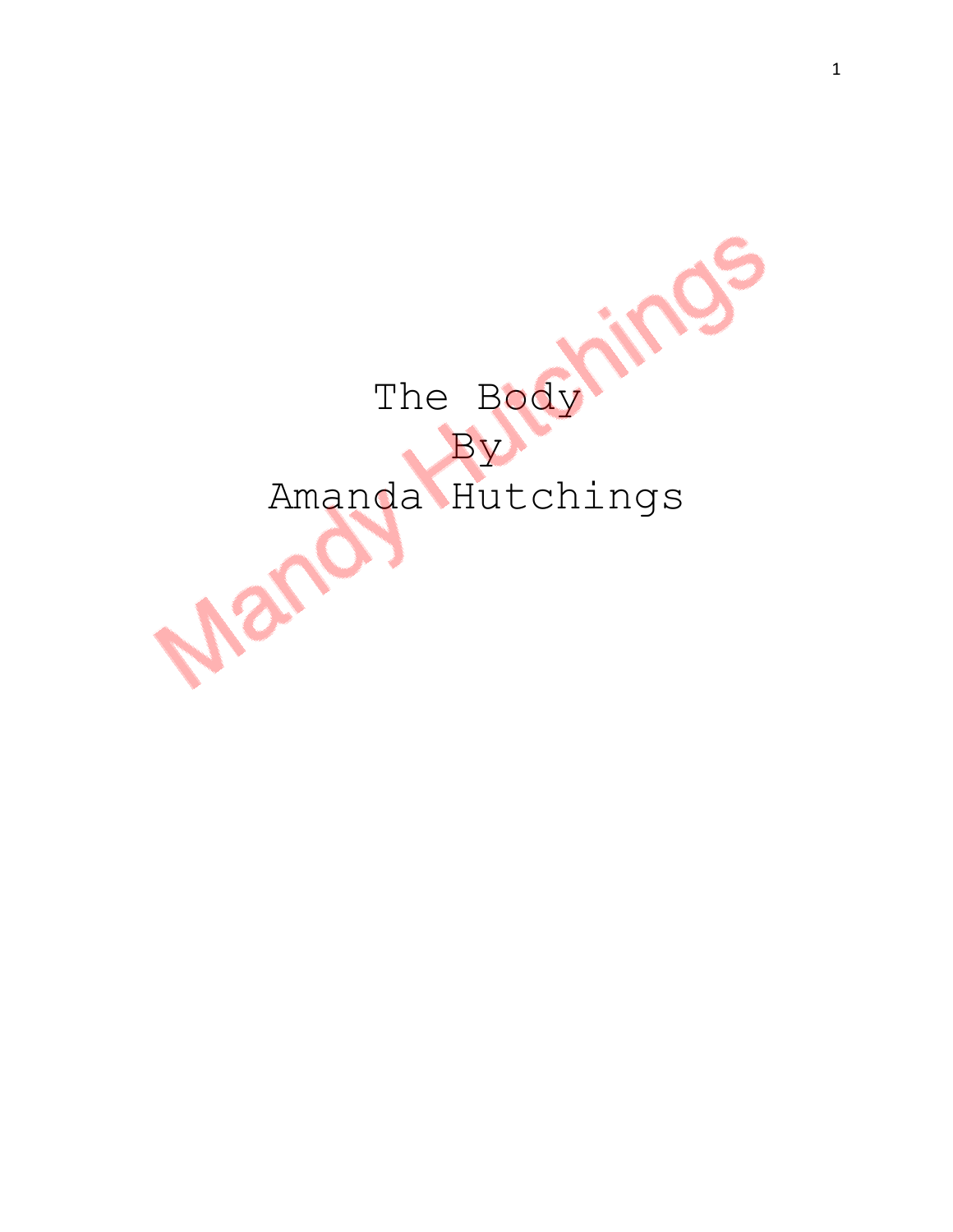EXT. WOODS – DAYTIME

NOTE: ALLISON though out this gets more and more nervous. She starts to panic at the end, but HAZEL is there to help clam her down.

HAZEL and ALLISON, college students on a walk in between studying for midterms. They talk amongst each other till ALLISON spots something bright on the side of the trail.

> ALLISON Hey, do you see that?

> > HAZEL See what?

ALLISON That

ALLISON start walking to the object cautiously. ALLISON moves buss and see a body. ALLISON falls back in shock

> ALLSION Omg my god! It's a body!

> > HAZEL

No way

HAZEL runs over to help ALLISON up

HAZEL

Are you sure?

HAZEL

(helping ALLSION up) Maybe it's a …… (spots body) Oh my god it is. The body is wearing a bright Hawaiian shirt with a bottle of some kind of alcohol next to it. No blood in sight.

> ALLISON (standing) What do we do?

HAZEL Call the police duh.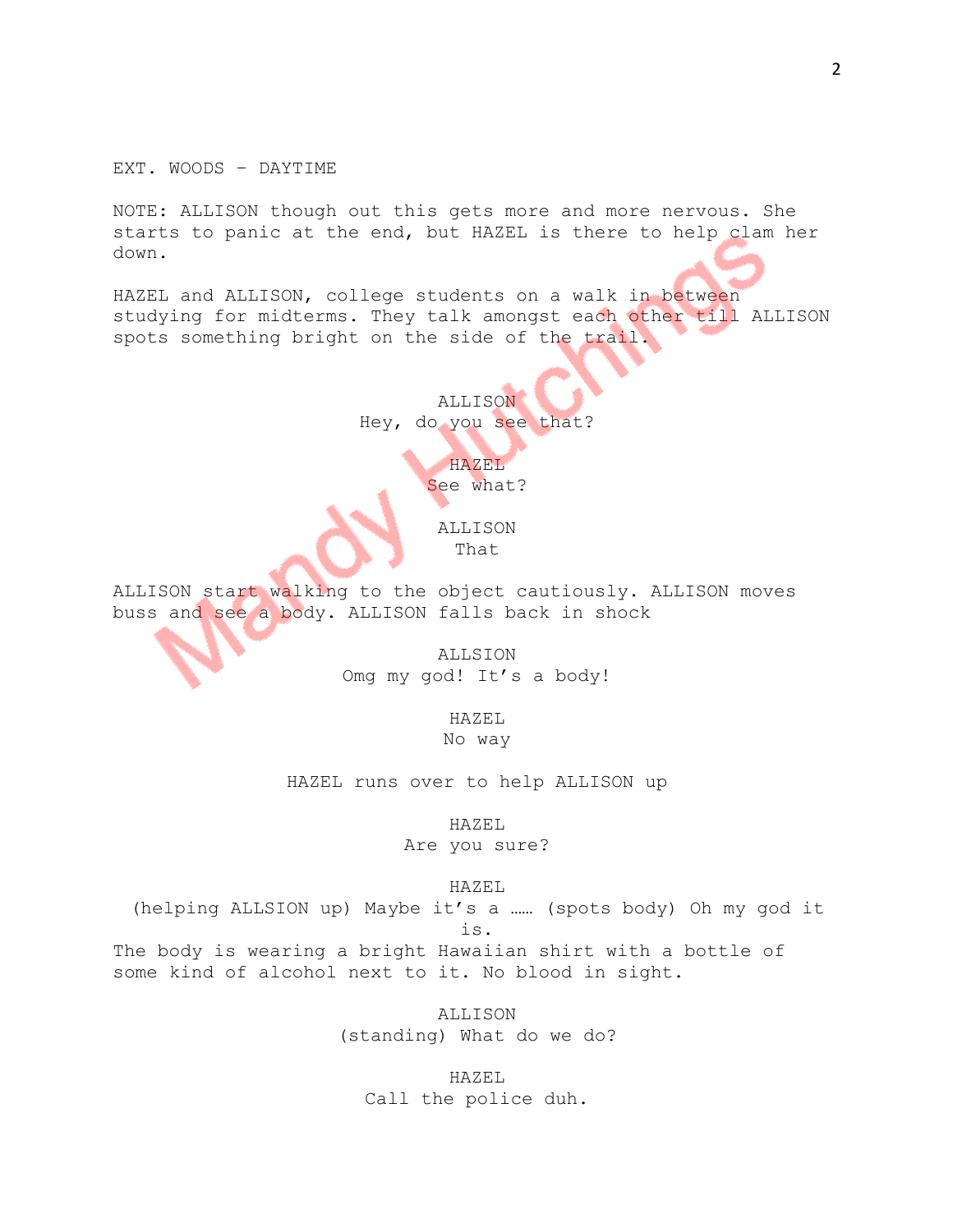ALLISON We can't do that

> HAZEL Why not?

ALLISON Haven't you seen those true crime shows

> HAZEL Which ones? there's thousands.

ALLISON The ones where people are falsely accused of a crime and spend years in prison.

HAZEL

And?

ALLISON And! The person that happens to be usually the one that finds the victims!

HAZEL

You are over thinking this. We need to do the right thing.

HAZEL leads down to the body to check for some kind of ID. ALLISON slaps HAZEL'S hand away from body.

> ALLISON The hell are you doing!

> > HAZEL

OW! What is wrong you?

ALLISON

Oh I'm sorry (pause) sorry that I don't want my best friend to go to prison for murder.

> HAZEL I'm not going to prison, I was checking for ID.

> > ALLISON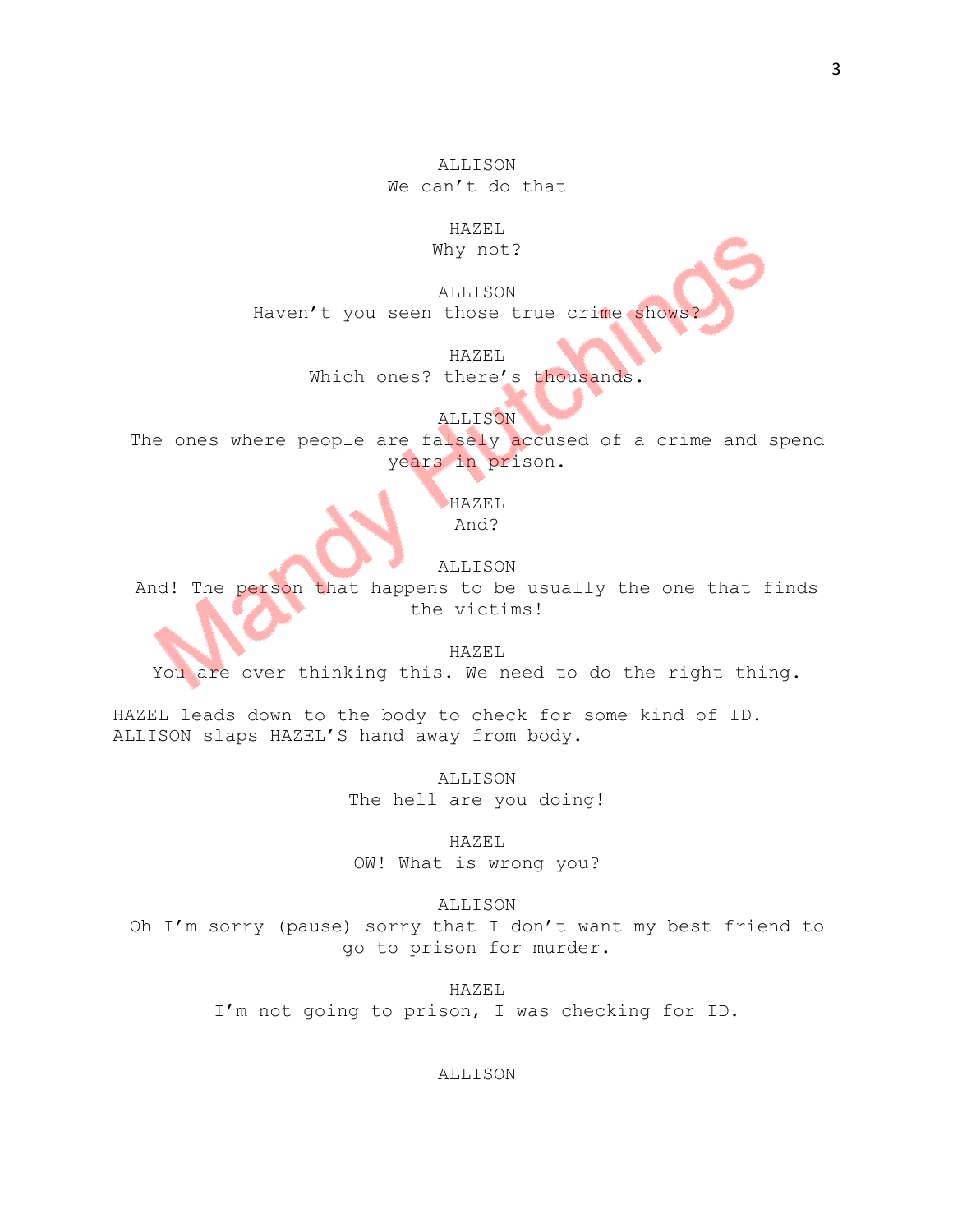You don't touch a body! The police will definitely blame you if they find your DNA on it. You will become the prime suspect and have to go to court to prove your innocence. But the prosecution will have evidence that you interacted with the body and you'll go to jail for at least 25 years to life and the real killer will get off scot-free!

HAZEL stares at ALLSION in shock at what she just said

#### HAZEL

(Pause, staring at ALLISON) You watch way too many of those shows

# ALLSION

They prepared me for this moment.

#### HAZEL

(Annoyed) Then what do you suggest we do Detective?

ALLISON starts thinking. ALLISON leads down next to the body to get a better view of it. Then she stands and walks to the other side and leads down again.

## ALLISON

# Hmmmmmm... Maybe

ALLISON stands and looks at HAZEL. HAZEL standing there with her arm crossed.

#### ALLISON

Maybe, we call the police, give them the location of the body, run back to the dorm, book a flight out of the country, pack our bags, send our family a goodbye text or letter, dump our phones in the river, get to the plane, change our names, and start our new lives in Hamburg as simple farmers.

ALLISON stares at the body.

HAZEL

Jesus, you're scaring me! You've actually thought this though

ALLISON lowly turns to HAZEL with wide eyes

## ALLISON